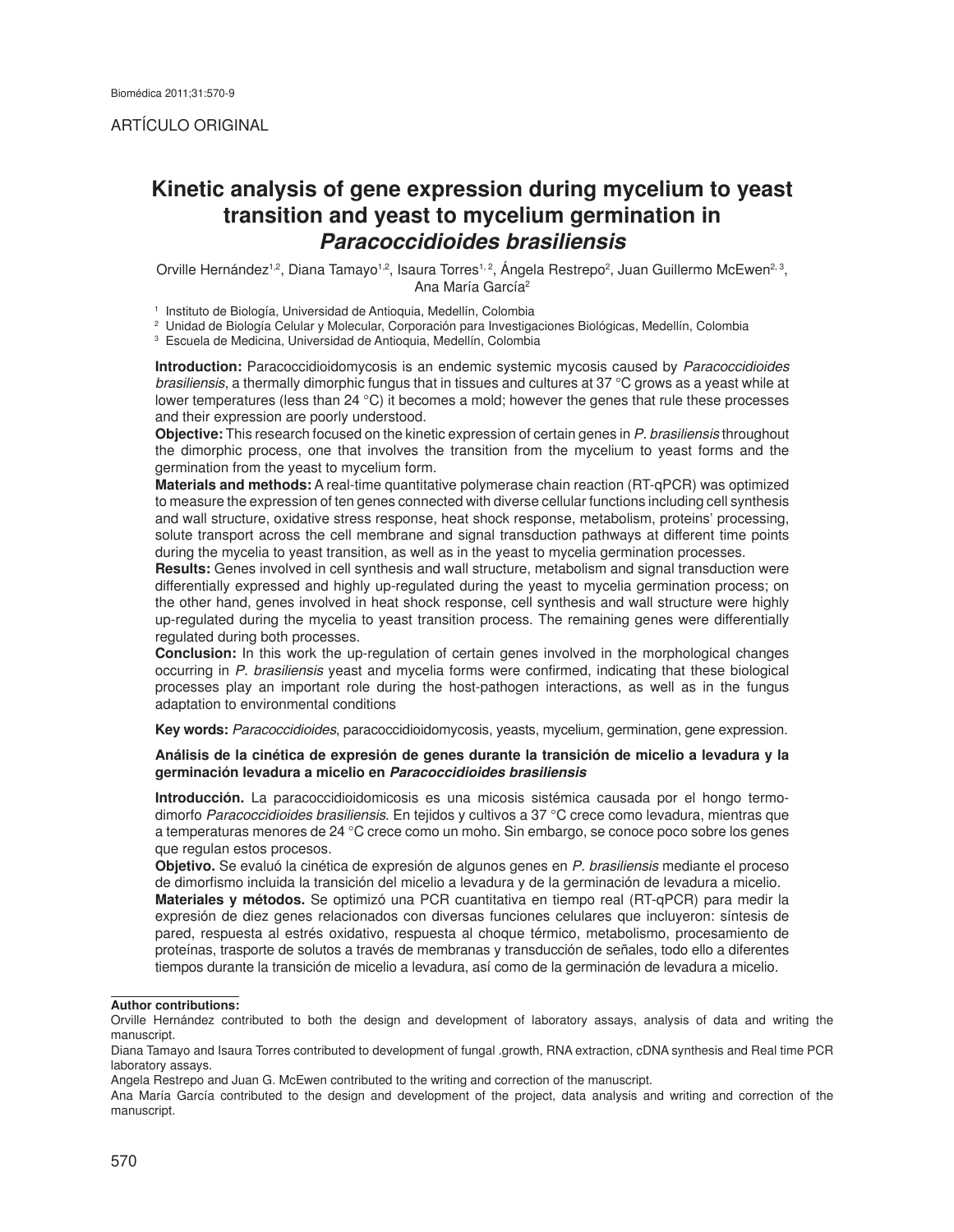**Resultados.** Se encontró que los genes relacionados con síntesis de pared, metabolismo y transducción de señales, se expresaban de manera diferencial y con regulación positiva durante la germinación levadura a micelio, mientras que algunos genes relacionados con respuesta a choque térmico y a síntesis de pared estaban sobreexpresados en la transición de micelio a levadura. Los genes restantes se regularon de manera diferencial en ambos procesos.

**Conclusiones.** En este trabajo se confirma la regulación positiva de algunos genes relacionados con los cambios morfológicos de las fases levadura y micelio en *P. brasiliensis*, procesos biológicos que juegan un papel de importancia durante la interacción huésped-parásito y durante la adaptación del hongo al ambiente, respectivamente.

**Palabras clave:** *Paracoccidioides*, paracoccidioidomicosis, levaduras, micelio, germinación, expresión génica.

Paracoccidioidomycosis is one of the most important endemic systemic mycosis in Latin America, affecting most countries within the area, especially Brazil, where the largest number of cases have been reported. Colombia, Venezuela, Ecuador and Bolivia follow in incidence albeit at an important distance (1,2). In paracoccidioidomycosis the primary infection site is represented by he lungs but dissemination to other organs occurs frequently (3). Two distinctive clinical forms are found, the chronic and the acute/subacute (4,5), with predominance of adult males as in females the inhibitory action of their hormones hinders the micelium to yeast transition process during the initial stages of the infection (6,7). The disease is caused by *Paracoccidioides brasiliensis*, a thermally dimorphic fungus that in tissues and cultures at 37 °C appears as round to oval yeast cells of variable size (6 to 40  $\mu$ m) and in the environment or *in vitro* at temperatures lower than 24 °C, it changes its morphology to the mold form which is composed of thin, septated hyphae capable to producing asexual propagules, microconidia (<5 µm), when cultured under starvation conditions in minimal media (2). Conidia and mycelial fragments are considered the infectious particles. Once inhaled, they reach the alveoli where at the host's tissues temperature (37 °C) change from its saprophytic form to the parasitic multiple budding yeast form capable of producing disease (8). On the same way, the germination process from the yeast to the mycelium form is an important process during *P. brasiliensis* life cycle since this allows the fungus to grow under different environmental conditions allowing its return to the natural habitat to re-acquire in this way, its infectious capacity (9).

agarcia@cib.org.co

Recibido: 02/05/11; aceptado:22/08/11

A similar process occurs in other dimorphic fungi such as *Histoplasma capsulatum* and *Blastomyces dermatitidis* (3,10).

Previous studies have reported the over-expression of genes involved in diverse cellular pathways during the mycelium to yeast transition in *P. brasiliensis*, including metabolism, signal transduction, energy, protein and fat synthesis, cellular transport, biogenesis of cellular components, cell wall and membrane remodeling and genes encoding putative virulence factors (11-13). Additionally, in a study on the conidium to yeast transition process, some genes were expressed after 48 hours on transition and shown to be involved in different biologic processes such as metabolism, cell wall synthesis and signal transduction: some of these were considered specific for this process (14). Other studies have focused on the morphological aspects during yeast to mycelium germination (15,16) and the conidium to mycelium germination (17), but the molecular mechanisms of these processes have been poorly explored. A single paper has been published in which an EST library was obtained after 96 hours during conidial germination that showed some hypothetical and unknown proteins involved in this process (18).

In the present study with *P. brasiliensis*, we analyzed the expression profile of 10 genes at different time-points during the first 96 h of the mycelium to yeast transition, as well as during the first 120 h of the yeast to mycelium germination, some of which had been previously described in relation with pathogenic and transition processes (11,12,14). All the selected genes were involved in a diverse range of cellular functions in *P. brasiliensis* and some of them were described as expressed during the conidium to yeast transition (14), with exception of *Kex2,* found by Venancio to be associated to the transition process as a serine-protease involved in protein fate, with an important role during pathogenesis (19-21), glucan

Corresponding author:

Ana María García, Carrera 72A Nº 78B-141, Medellín, Colombia Telephone: (574) 403 5950; fax: (574) 441 5514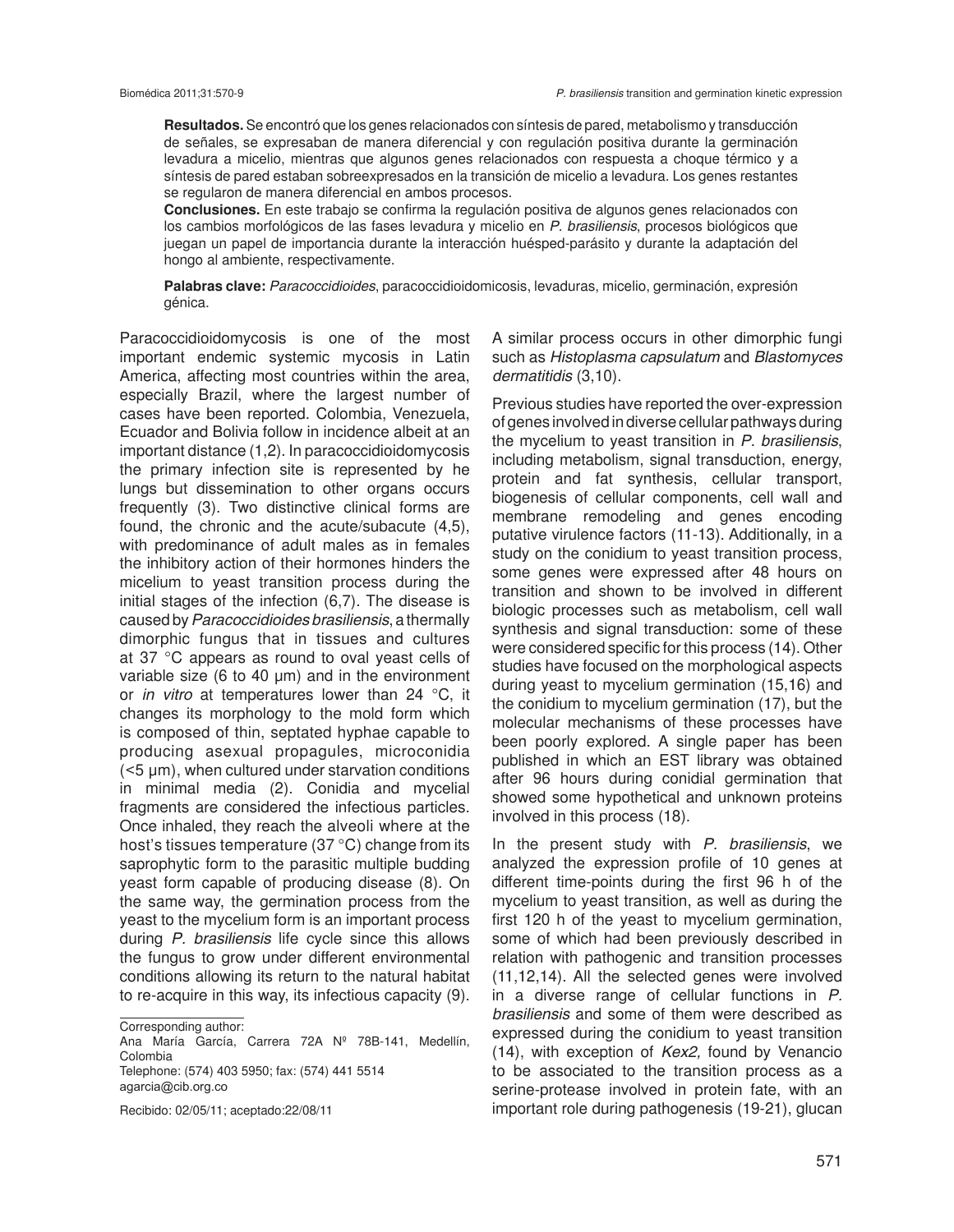synthases α (*αGS)* and glucan synthases 1 (*GS1),*  proteins of importance in fungal cell wall synthesis (22-25) and *AOX* as important protein controlling oxidative stress (26). In this study we showed that *HSP90* and *αGS* presented very high expression during the mycelium to yeast transition, *Prr1, GS*  and *GDh* were over expressed during the yeast to mycelium germination and the other genes studied were differentially regulated in both processes. Altogether, the detailed analysis of the expression profile of this group of genes will bring forth relevant information on the dynamics of transition and germination processes as a whole, and help in selecting which pathways could be targeted for future studies intended to evaluate the pathogenic capacity of *P. brasiliensi*s.

## **Materials and methods**

## *Fungal growth mycelium to yeast transition and yeast to mycelium germination*

*Paracoccidioides brasiliensis* mycelial form (strain ATCC 60855) was regularly grown in the modified Synthetic McVeigh Morton (SMVM) medium plus thiamine 1 % (27). For morphological transition assays, cultures in their exponential growth and with viability above 97 % were used. Cell concentration and viability were determined using a Neubauer chamber and ethidium bromide-fluorescence staining procedures, respectively (28).

To induce the mycelium to yeast transition process, mycelial cultures were incubated under constant agitation in 500 ml Erlenmeyer flasks at 36.5 °C±0.5 with 250 ml of Brain Heart Infusion broth (Becton Dickinson and Company Sparks, MD 21152 USA) plus 1 % glucose (14). Twenty-five ml of this growth medium were used to obtain RNA samples and to evaluate microscopically the transition process prior to RNA extraction. To induce yeast to mycelia germination, yeast cultures grown under the same conditions were incubated at 19 °C±1 °C. Twentyfive ml of this growing medium were used to obtain RNA sample and to evaluate germination process microscopically prior to RNA extraction.

# *RNA extraction and cDNA synthesis*

Total RNA was obtained by maceration of the cells with liquid nitrogen followed by the addition of TRIzol ® (Invitrogen, Carlsbad, CA, USA) at different time points of the mycelium to yeast transition (0, 1, 3, 6, 12, 24, 48, 72 and 96 hours), as well as of yeast to mycelium germination process (0, 1, 3, 6, 12, 24, 48, 72, 96 and 120 hours). Total RNA was treated with DNase I (Invitrogen, Carlsbad, CA, USA) and tested through conventional PCR using β-tubulin primers to confirm absence of chromosomal DNA contamination (13). cDNA was synthesized using 2 µg of total RNA with SuperScript III reverse transcriptase according to the manufacturer's instructions (Invitrogen, Carlsbad, CA, USA).

## *Real time PCR assays*

We measured the expression level of 10 genes involved in different *P. brasiliensis* cellular functions and described as being expressed during de conidium to yeast transition by Garcia in 2010, (14), with the exception of *Kex2* (21), *GS1, αGS* and *AOX.* All of them had previously been describe in the Broad Institute *P. brasiliensis* genomic data base (http://www.broadinstitute.org/annotation/genome/ paracoccidioides\_brasiliensis). The Broad Institute accession code and references for each gene are listed in table 1. RT-qPCR was performed using SuperScript™ III Platinum® Two-Step qRT-PCR Kit with SYBR<sup>®</sup> Green, according to the manufacturer's instructions (Invitrogen, Carlsbad, CA, USA). The CFX96 Real-Time PCR Detection System (Bio-Rad Laboratories Inc.) was used to measure the expression level. The variations in mRNA expression were calculated using 2<sup>ΔΔCT</sup> formula, where ΔΔCT is the difference between the target gene and β-tubulin (*β–Tub*) as housekeeping gene, in accordance with previous studies performed by several authors (13,29). Primers were designed using *P. brasiliensis* sequence data available at the Broad Institute Internet site (http://www. broadinstitute.org/annotation/genome). The primer sequences are listed in table 1. Three biological replicas were carried out for the evaluation of both the mycelium to yeast transition and the yeast to mycelium germination processes and three different qRT-PCR runs for each biological replica (Bio-Rad cat No 2239441) were determined. Data were analyzed with the SPSS statistics 17.0 with ANOVA. A *p* value less than or equal to 0.05 was considered statistically significant.

# **Results**

As it concerns morphological changes, when the mycelium was incubated at 37 °C, its cell wall became thicker and after 3 hours small internal swellings began to be visualized. In the next 48 hours, these swellings increased in size until acquiring the intracellular vacuoles (lipid vesicles) that characterize *P. brasiliensis* yeast cells and after 96 hours, multiple budding cells were observed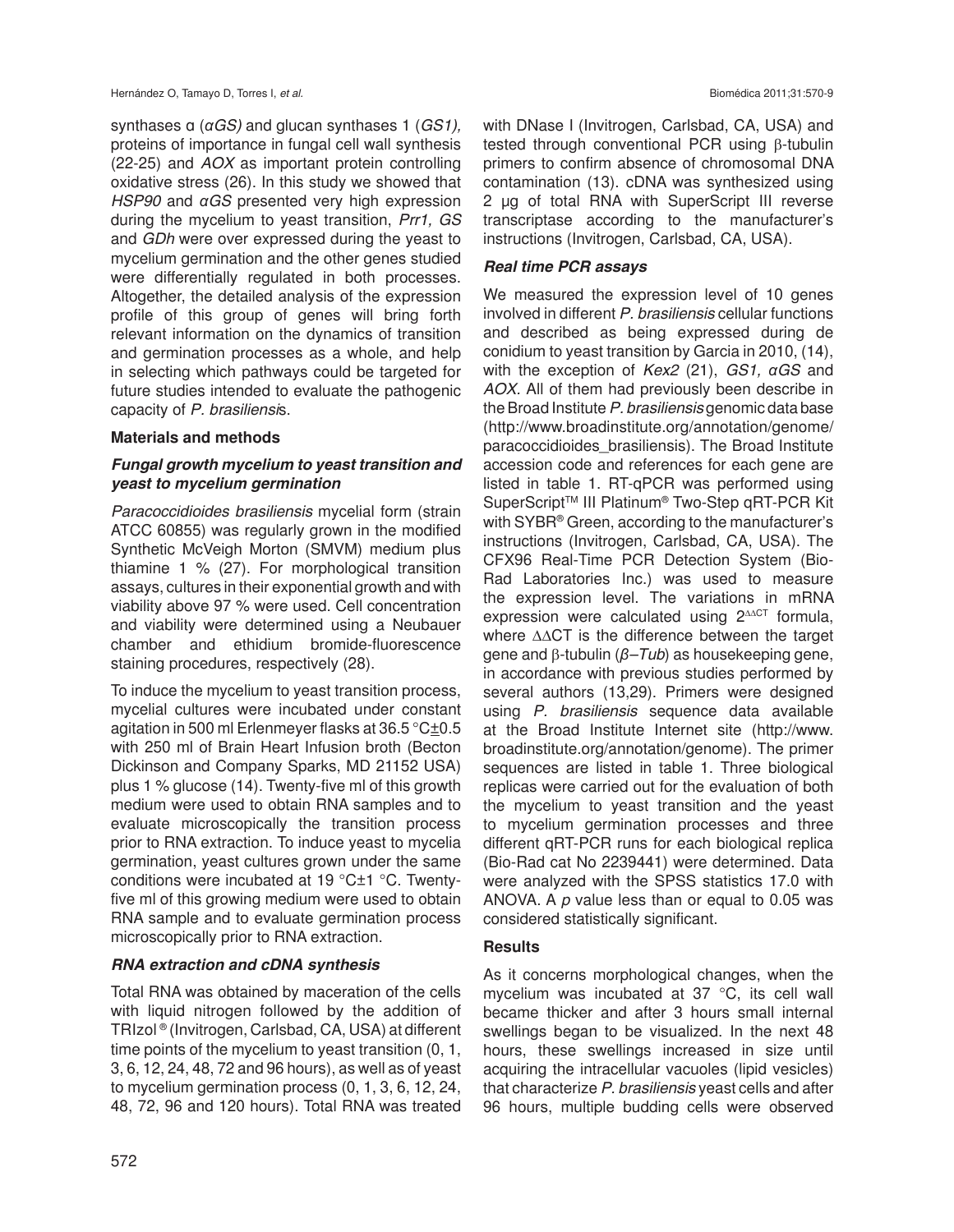|  |  |  |  |  |  |  |  |  | <b>Table 1.</b> Gene name, Broad Institute accession code and real time PCR primers |
|--|--|--|--|--|--|--|--|--|-------------------------------------------------------------------------------------|
|--|--|--|--|--|--|--|--|--|-------------------------------------------------------------------------------------|

| Gene and Broad Institute accession code                                                                    | <b>Primers</b>                                                        |
|------------------------------------------------------------------------------------------------------------|-----------------------------------------------------------------------|
| Alpha-1,3-glucan synthase $(\alpha GS)$                                                                    | Left: gac cgc tac gaa act cta tgg t                                   |
| P. brasiliensis Pb18: PADG 03169                                                                           | Right: agc gga aga taa acc acc aa                                     |
| Alternative oxidase (AOX)                                                                                  | Left: ctt ggg agc aag agg tgc t                                       |
| P. brasiliensis Pb18: PADG 03747                                                                           | Right: agg gct ggg aaa tat tot ttg                                    |
| Dolichyl-phosphate-mannose-protein<br>mannosyltransferase (MT)<br>P. brasiliensis Pb18: PADG 06081         | Left: cgg cat cga aga att ccc a<br>Right: cgc tgt caa ccg gag cat aat |
| Glucan synthase-1 $(GS1 - \beta GS)$                                                                       | Left: ctg cct cgc atc tct cat t                                       |
| P. brasiliensis Pb03: PABG 05555                                                                           | Right: aac tcc cta tcc aca ccq tct                                    |
| Glycine Dehydrogenase (GDh)                                                                                | Left: tcc tcc gtt tta ttg cgt gg                                      |
| P. brasiliensis Pb18: PADG 00210                                                                           | Right: gcc aat tgc agg cat tgt cta                                    |
| Heat shock protein 90 (HSP90)                                                                              | Left: agg caa aca aaa ccc tca cca                                     |
| P. brasiliensis Pb18: PADG 07715                                                                           | Right: aat tgc tta gtg cca gag cgg                                    |
| Neuroendocrine convertase, kexin protease                                                                  | Left: tta ctt cgc tgt cca tct cga                                     |
| (Kex2) P. brasiliensis Pb18: PADG 01553                                                                    | Right: tgt atg gtg gtc tgc caa ttc                                    |
| Peptide Transport Protein Ptr2, (Ptr)<br>Major Facilitator Superfamily<br>P. brasiliensis Pb18: PADG 00993 | Left: tca atg aac tgc ccg ctg t<br>Right: gcg aaa aac ttg gca aga gg  |
| Poly(Rc)-Binding Protein (BP)                                                                              | Left: tca acc aga tgc caa acg c                                       |
| P. brasiliensis Pb18: PADG 03733                                                                           | Right: ggt tgc ttc tgt tgc agt gct                                    |
| Transcription factor prr1 (Prr1)                                                                           | Left: gca gca tac gca cta gac ca                                      |
| P. brasiliensis Pb18: PADG 04915                                                                           | Right: gca cta ggg ttc atc gta gca                                    |
| Tubulin beta chain (B-tub)                                                                                 | Left: gtg gac cag gtg atc gat gt                                      |
| P brasiliensis Pb03: PABG 00486                                                                            | Right: acc ctg gag gca gtc aca                                        |

(see arrows in figure 1A). On the other side, the incubation of yeast cells at 18 °C stimulated the production of germ tubes from the first 6 hours on transition; these germ tubes became elongated and produced hyphae with loses of intracellular inclusions (see arrows in figure 1B).

RT-qPCR was successfully completed for all evaluated genes, determining the expression level of each one during the mycelium to yeast transition and yeast to mycelium germination processes.

#### *Genes involved in response to stimuli are differentially up-regulated during morphological changes*

Three genes were involved in the perception and response to stimuli, namely, a heat shock protein (*HSP90*), a signal transduction gene, a transcription factor (*Prr1*) and an oxidative stress response protein (*AOX*). Data analysis indicated that the *HSP90* gene expression was not altered during the yeast to mycelium germination time-course maintaining a level between 2 and 4 fold. However, this gene was strongly up-regulated during the mycelium to yeast transition process (more than 60 times fold) and reached its higher level during the first 3 hours but was sustained up to 48h on transition, with

significant differences in comparison with the yeast to mycelium germination or mycelia and yeast forms (figure 2A). Whereas, the expression of *Prr-1* gene was between 1 and 2.5 times fold during the mycelium to yeast transition without significant alterations, since this gene had higher expression levels (almost 4 fold) all throughout the germination process with meaningful differences in comparison with yeast and mycelium cells (figure 2B). Also, the *AOX* gene expression was up-regulated during the first 12 hours of the mycelium to yeast transition process (6 fold). Meanwhile, during the yeast to mycelium germination and also in the mycelium form, lower values were observed (figure 2C).

#### *Genes involved in protein modification and fate, played an important role during the morphological changes occurring in Paracoccidioides brasiliensis*

The expression of two genes involved in protein fate *(Kex2 and Bp)* and one gene related with cell wall synthesis and structure *(MT)* were evaluated. *Kex2* gene expression levels reached their highest values in the middle of the mycelium to yeast transition process (24 h) and in the middle of the yeast to mycelium germination process (24, 48 and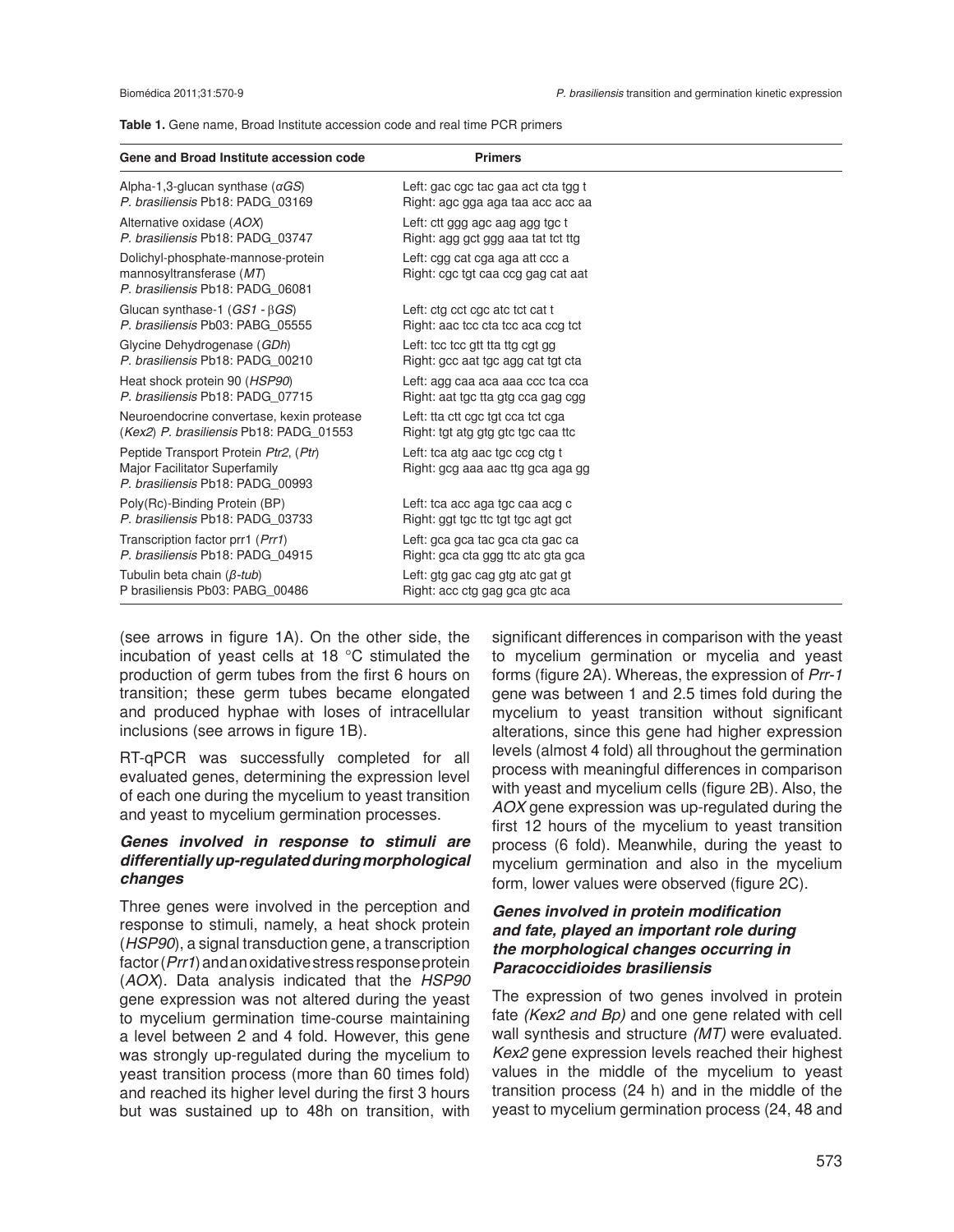

**Figure 1.** *Paracoccidioides brasiliensis* gene expression analysis during mycelium to yeast transition and yeast to mycelium germination in relation to morphological changes. **A)** Mycelium to yeast transition process. **B)** Yeast to mycelium germination process. Genes were grouped according to 4 cellular functions corresponding to: **1)** Perception and response to stimuli (oxidative stress, heath shock response and signal transduction). **2)** Protein fate-folding modification and destination. **3)** Metabolism, cellular transport and biogenesis of cellular components. Genes with remarkable over expression at the specific time points are indicated in bold.

72 h) resulting in a 2 - 3 fold increase. Nonetheless, its expression was lower in yeast cells, in the mycelium and also in the transition processes (figure 3A). The *MT* gene showed high expression levels (almost 3.5 fold) at 24 hours during the mycelium to yeast transition process while during the yeast to mycelium germination, such gene was up regulated at 48, 72 and 96 hours. Lower levels of expression were observed in mycelial and yeast cells (figure 3B). Also, high expression levels of the *Bp* gene were noticed at 24 hours of the myceliumto yeast transition (almost 4 fold) was observed; in

contrast, during the yeast to mycelium germination, this gene was up regulated with its expression peak occurring at 72 h (more than 6 fold) and with significant differences in comparison with its expression in mycelial and yeast cells (figure 3C).

#### *Transition and morphological changes stimulate expression of some genes involved in metabolism, cellular transport and biogenesis of cellular components*

Four genes involved in metabolism (*GDh*), cellular transport - transport facilitation and transport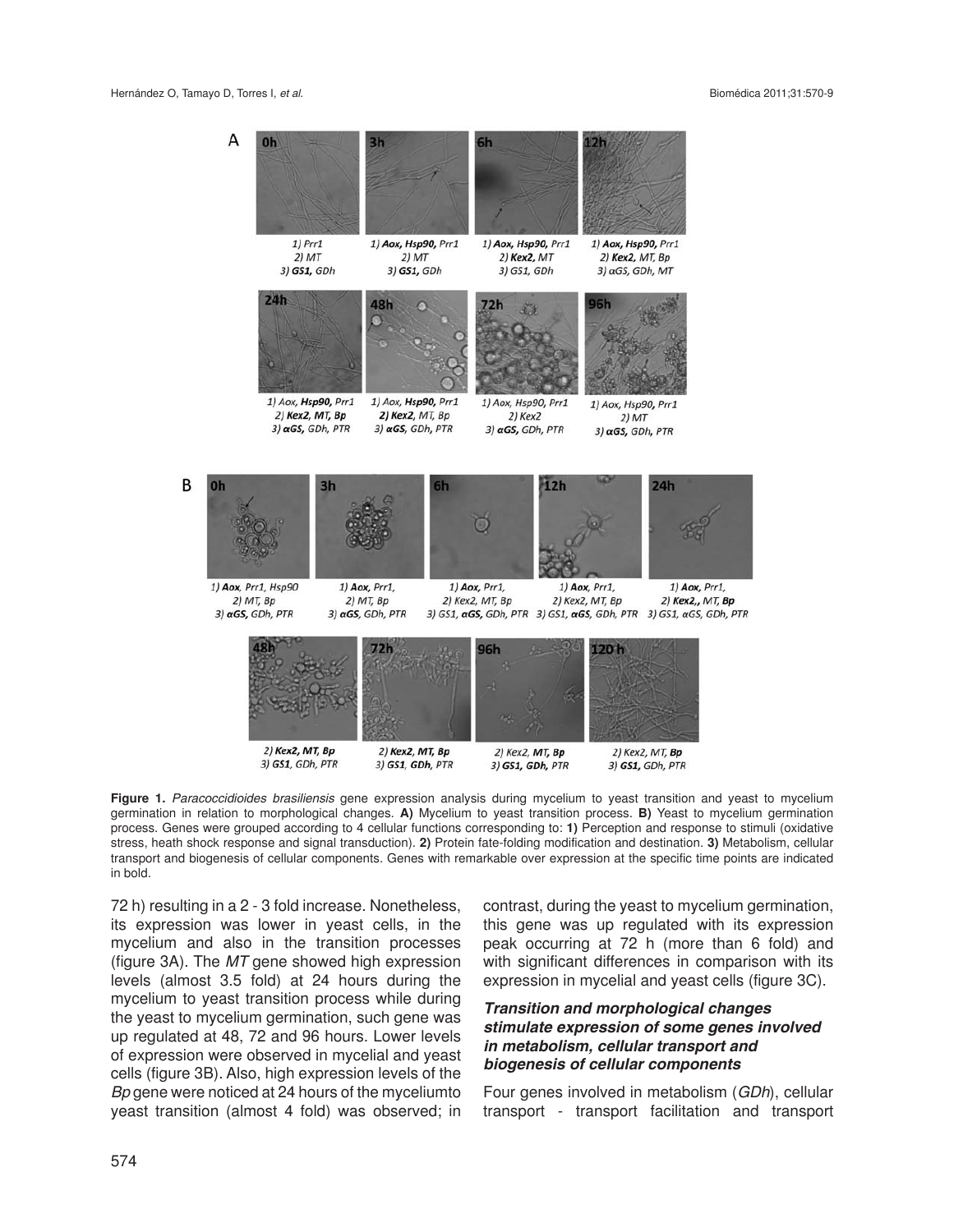

Figure 2. Expression of genes involved in response to stimuli during *Paacoccidioides brasiliensis* transition and germination process: qPCR analysis of relative gene expression using β-tubulin as housekeeping gene. A) *HSP90*, B) *Prr1*, C) *AOX*. \* Statistical significance differences p< 0.05 in comparison with mycelial and yeast cells.

routes (*Ptr*) and biogenesis of cellular components, such as cell wall synthesis (*αGS* and *GS1*, were also evaluated. While *GDh* was not altered during the mycelium to yeast transition neither in the mycelial or yeast forms, it was expressed at significant levels at 72 and 96 h during the yeast to mycelium germination process (6 and 7.5 times fold, respectively), with significance differences in comparison with the mycelium and yeast forms and the transition process (figure 4A). Also, we observed that the *Ptr* gene was up regulated after 24h of the mycelia to yeast transition process, and until 96 hours of the yeast to mycelium germination process, with statistically significant higher levels in the yeast form than in the mycelial one (figure 4B). The increase in the *αGS* gene expression during the mycelium to yeast transition correlated with a decrease in the expression levels of the *GS1* gene. On the contrary, an increase in the later *GS1* gene level expression at the same time as in the yeast to mycelium germination occurred and was correlated with a decrease in the expression levels of *αGS* with sustained high levels of *αGS* in yeast cells and



**Figure 3.** Expression of genes involved in protein fate-folding modification and destination during *Paracoccidoides brasiliensis*  transition and germination process: qPCR analysis of relative gene expression using β-tubulin as housekeeping gene. A) *Kex2*, B) *MT*, C) *Bp*.

\* Statistical significance differences *p*< 0.05 in comparison with mycelial and/or yeast cells.

high levels of *GS1* in the mycelial form (figure 4C and 4D).

#### **Discussion**

In *P. brasiliensis,* the transition process is generally considered as one of the most important steps during pathogenesis and adaptation of the fungus to its host (3), whereas the germination processes is a crucial step for fungal growth and adaptation to environmental conditions with continued value in its biological cycle (9). In both cases molecular regulation is still poorly understood and few studies had reported genes that could possibly be involved in both processes (12,14,18).

The relevance of a gene in a process could be revealed by a quantitative measurement of its expression, whereas higher expression levels could represent its importance in a particular process. This approach has been used before to evaluate genes found in the EST library of *P. brasiliensis* yeast cells (12). Consequently, measurement of gene expression is an initial step towards understanding gene role during a process. In our study new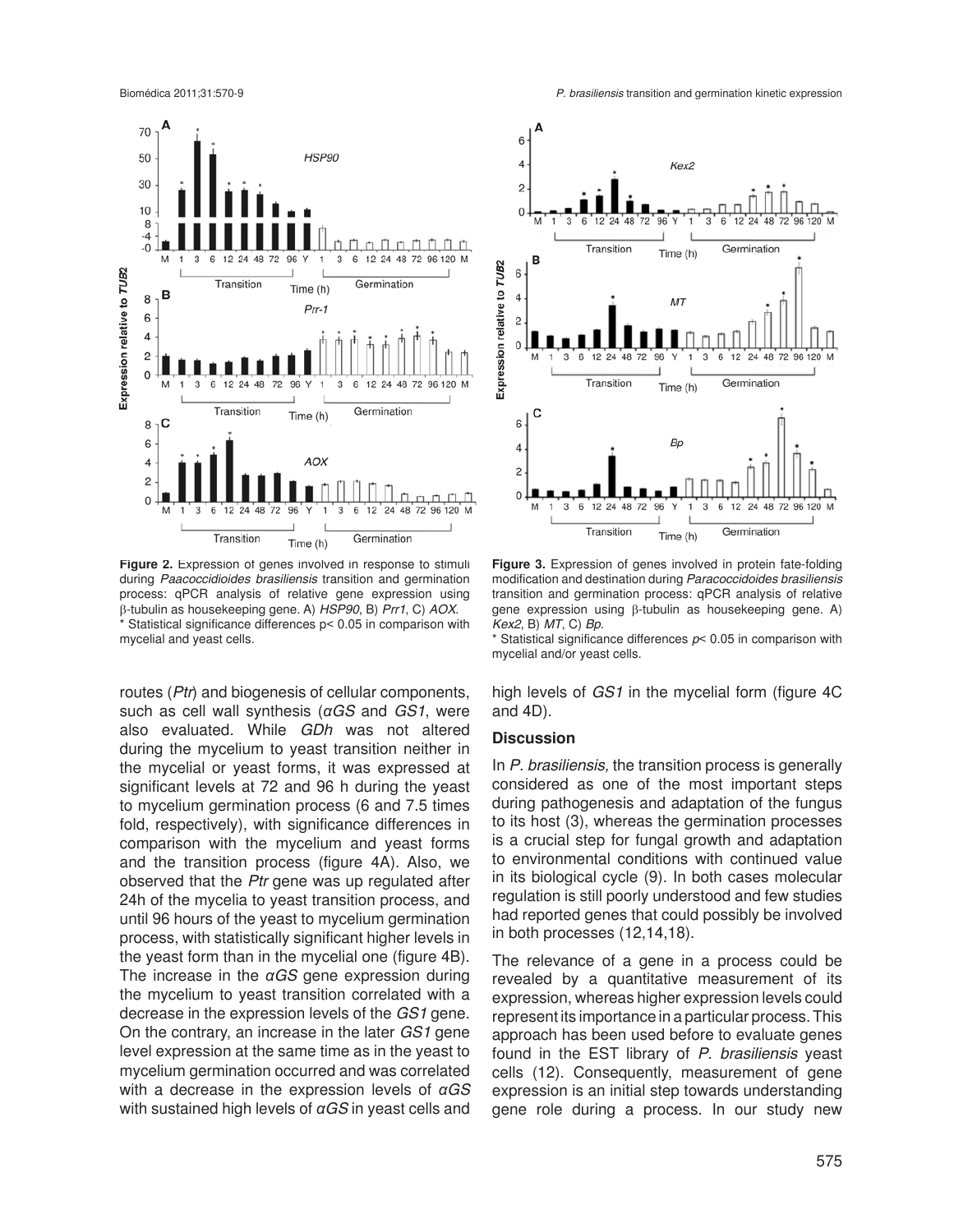

**Figure 4.** Expression of genes involved in metabolism, cellular transport and biogenesis of cellular components during *P. brasiliensis* transition and germination process: qPCR analysis of relative gene expression using β-tubulin as housekeeping gene. A) *GDh*, B) *PTR*, C) *αGS*, D) *GS1*.

Statistical significance differences  $p$  < 0.05 in comparison with mycelia and yeast cells.

molecular outlines on the complex mycelium to yeast and yeast to mycelium morphogenetic processes have been revealed by evaluating the kinetic expression profile of some genes that could participate in *P. brasiliensis* dimorphic processes. Changes in the profile of gene expression during the transition and germination processes are correlated with morphological changes occurring in fungal cells, giving clue times at which individual gene expression switches on or off, leading to production of proteins that rule such morphological changes by acting as modifiers of both structure and fungal metabolism (13).

Three genes were found to enhance expression during the mycelium to yeast transition processes (*HSP90*, *AOX* and *αGS*). Temperature changes represent a kind of environmental stress as fungi and other eukaryotic and prokaryotic cells respond to this stress by inducing synthesis of heat-shock

proteins, including *HSP90* (30,31). One of the most important features in *HSP90* is its ATPase activity which enables chaperone functions of this protein (32). Previous studies in *P. brasiliensis* have been reported on *HSP90* expression in the yeast and mycelial forms, (13,33) but this gene is preferentially expressed in the yeast form (34). In *Candida albicans, HSP90* rules the cellular pathway required for transition from yeast to filamentous growth, a crucial feature for virulence in this pathogen (35). In our study, the expression of this gene was strongly up-regulated at the beginning of the transition process, just at the time point when the first changes in the mycelia structure were visualized (figure 1). Similar data were reported by Nicola, *et al.* (34). This evidence indicates that this protein is essential for thermal adaptation of *P. brasiliensis* to new environment status resembling host conditions, especially after the first hours of contact and later on in connection with its adaptation as a yeast cell inside the host.

The up-regulation of the *AOX* gene throughout the mycelia transition could be attributed to the capacity of this gene to reduce the reactive oxygen species (36), elements that can alter the energy status of the yeast cells due to the non-phosphorylative nature of the alternative respiratory pathway (37) produced during a change in cellular metabolism in order to obtain the carbon and energy sources required for an effective transition process. This condition could be of particular relevance during the whole transition and even during the maintenance of the yeast cells *in vitro* or in tissues, where their own oxidative stress activity makes it necessary a turn on of mechanisms to compensate the morphological changes involved in becoming a yeast cell to ensure its survival in the host´s tissues.

Three genes were up regulated during the yeast to mycelium germination (*Prr-1*, *GDh* and *αGS*). *Prr-1* and its homologous in *Saccharomyces cerevisiae, Skn7*, are recognized for their role in the oxidative stress response (38,39) but their importance in dimorphism has not been reported before. This regulator gene is part of the Two Component Signal System that acts as a response regulator (40). Unless this gene could be expressed during both the mycelium to yeast transition and the yeast to mycelium germination processes, its constant up-regulation mainly during all the germination processes (4 times), making of it a candidate for the initial effectors in the signal transduction pathway in charge of inducing the yeast to mycelia germination.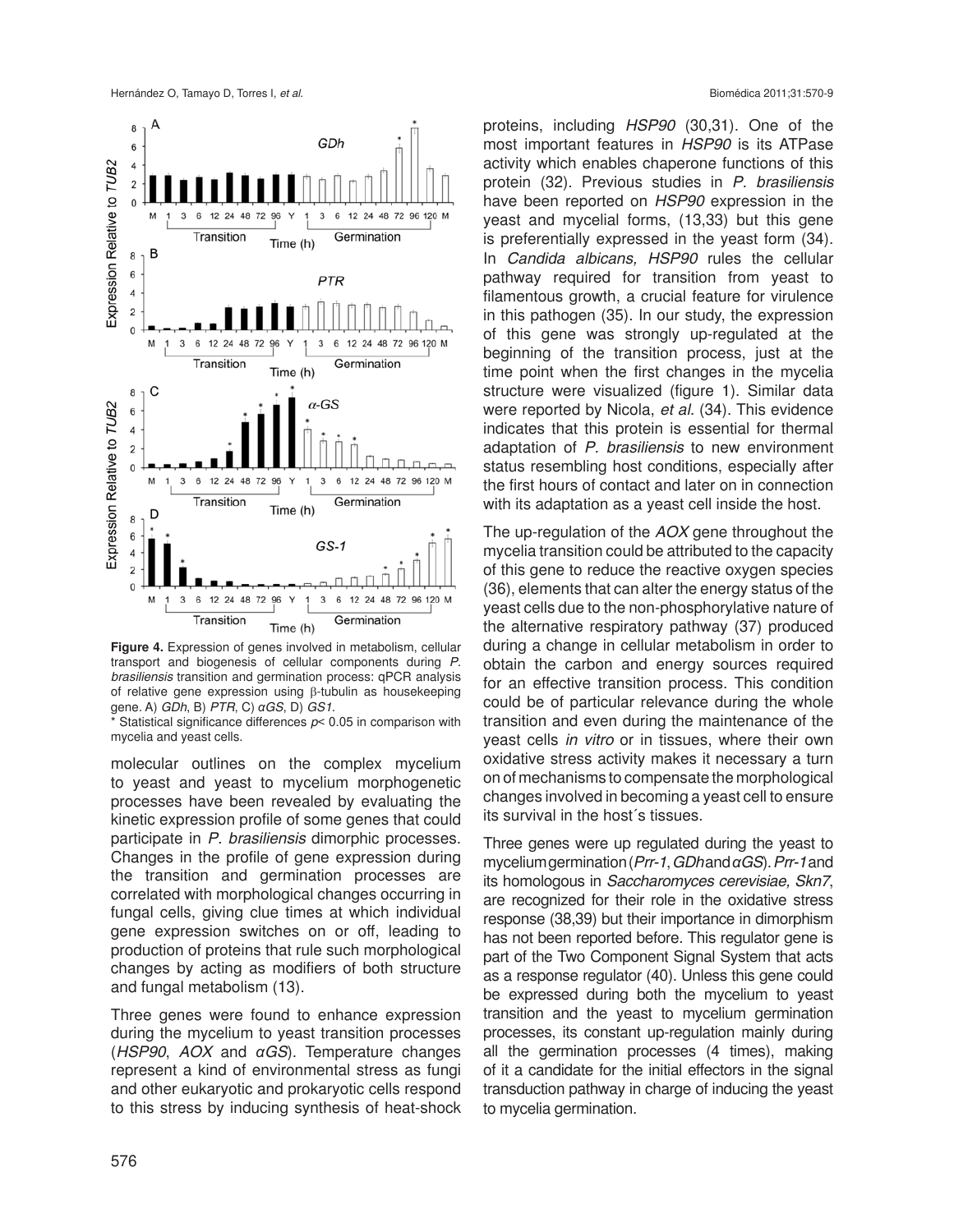Glycine dehydrogenase (*GDh*), present in the yeast EST library published by Goldman, *et al.* (13), plays an important role in producing ATP (41). We observed a constant over expression of the corresponding *GDh* gene during morphological changes and mainly at the end of the germination process, indicating that it as a key element in the cell cycle and possibly also by playing an important role in formation and maintenance of *P. brasiliensis* hyphae.

In dimorphic fungi, *αGS* and *GS1*, are important proteins in cell wall structure, *αGS* in yeast cells and *GS1* in mycelial cells (25). During morphological changes occurring in *P. brasiliensis* cell wall remodeling, a change in the glucan structure occurs going from the beta to the alpha structure during transition while in the yeast cell, changes assist in the evasion from the host immune responses. On the contrary, a change of alpha to beta structure occurs during the germination process (25). These changes cause an alteration in cell shape originated by the exchange of glucans at each stage. We observed a rise in *GS1* expression throughout the entire yeast to mycelium germination and of *αGS* during the mycelium to yeast transition, in accordance with required cell wall structural changes required for mycelium or yeast cellular architecture, respectively.

The three remaining genes, *Kex2* involved in processing of proteins*, MT* important for posttranscriptional manosilation of proteins essential to cell synthesis and wall structure, and involved in protein fate-folding modification and destination; and *Ptr*, related to cellular transport, transport facilitation and transport routes (42-44), were over expressed in both processes, mycelium to yeast transition and yeast to mycelium germination while the expression of these genes was low in yeast and mycelium forms. This expression could be correlated with the high production of proteins required for morphological changes, and the later adaptation to new environmental conditions. The over expression of these genes stimulate changes in the structural and functional profiles of proteins. These proteins could be correlated with changes in cell walls and in the activation of metabolic pathways needed fpr adaptation to new environmental conditions such as temperature changes involved in thermal dimorphism, among others (20,45,46).

The up-regulation of certain genes involved in the morphological changes corresponding to the mycelial and yeast forms were noticed. All these biological processes should play a crucial role in

transition development as this is closely related to host-pathogen interactions and also to germination, a process that is fundamental in environmental adaptation. These results establish a foundation for the understanding of the dimorphic process, and for the characterization of molecular mechanisms that will contribute to understanding the role of some genes in the morphological changes and establishment of a pathogenic process. These genes could be functionally evaluated using knockdown technology (already established for *P. brasiliensis*) (47) to recognize it importance as virulence and adaptation factors.

#### **Conflicts of interest**

The authors declare not have conflict of interest in the present work.

#### **Acknowledgement**

This work was supported by COLCIENCIAS, Colombia (project no. 2213-343-19183), the Corporación para Investigaciones Biológicas and the Instituto de Biología of the Universidad de Antioquia. The National Doctoral Program of COLCIENCIAS 2008 supported Orville Hernández. We thank Fernando Rodrigues from the School of Health Sciences, University of Minho, Braga, Portugal.

#### **References**

- 1. **Restrepo A, McEwen JG, Castaneda E.** The habitat of *Paracoccidioides brasiliensis*: how far from solving the riddle? Med Mycol. 2001;39:233-41.
- 2. **Restrepo A, Tobón A.** *Paracoccidioides brasiliensis*. In: Mandell B, Bennett J, Dolin R, editors. Mandell, Douglas and Bennett's Principles and Practice of Infectious Diseases. 7th ed. Philadelphia: Churchill Livingston, Elsevier; 2009. p. 3357-64.
- 3. **Klein BS, Tebbets B.** Dimorphism and virulence in fungi. Curr Opin Microbiol. 2007;10:314-9.
- 4. **Restrepo A, Tobón A, Agudelo C.** Paracoccidioidomycosis. In: Hospenthal A, Rinaldi M, editors. Infectious Diseases: diagnosis and treatment of human mycoses. Totowa, New Jersey: Humana Press; 2008. p. 331- 42.
- 5. **Brummer E, Castaneda E, Restrepo A.** Paracoccidioidomycosis: an update. Clin Microbiol Rev. 1993;6:89-117.
- 6. **Loose D, Stover E, Restrepo A, Stevens D, Feldman D.** Estradiol binds to a receptor-like cytosol binding protein and initiates a biological response in *Paracoccidioides brasiliensis*. Proc Natl Acad Sci USA. 1983;80:7659-63.
- 7. **Stover E, Schar G, Clemons K, Stevens D, Feldman D.** Estradiol-binding proteins from mycelial and yeast-form cultures of *Paracoccidioides brasiliensis*. Infect Immun. 1986;51:199-203.
- 8. **McEwen J, Bedoya V, Patino M, Salazar M, Restrepo A.** Experimental murine paracoccidiodomycosis induced by the inhalation of conidia. J Med Vet Mycol. 1987;25:165-75.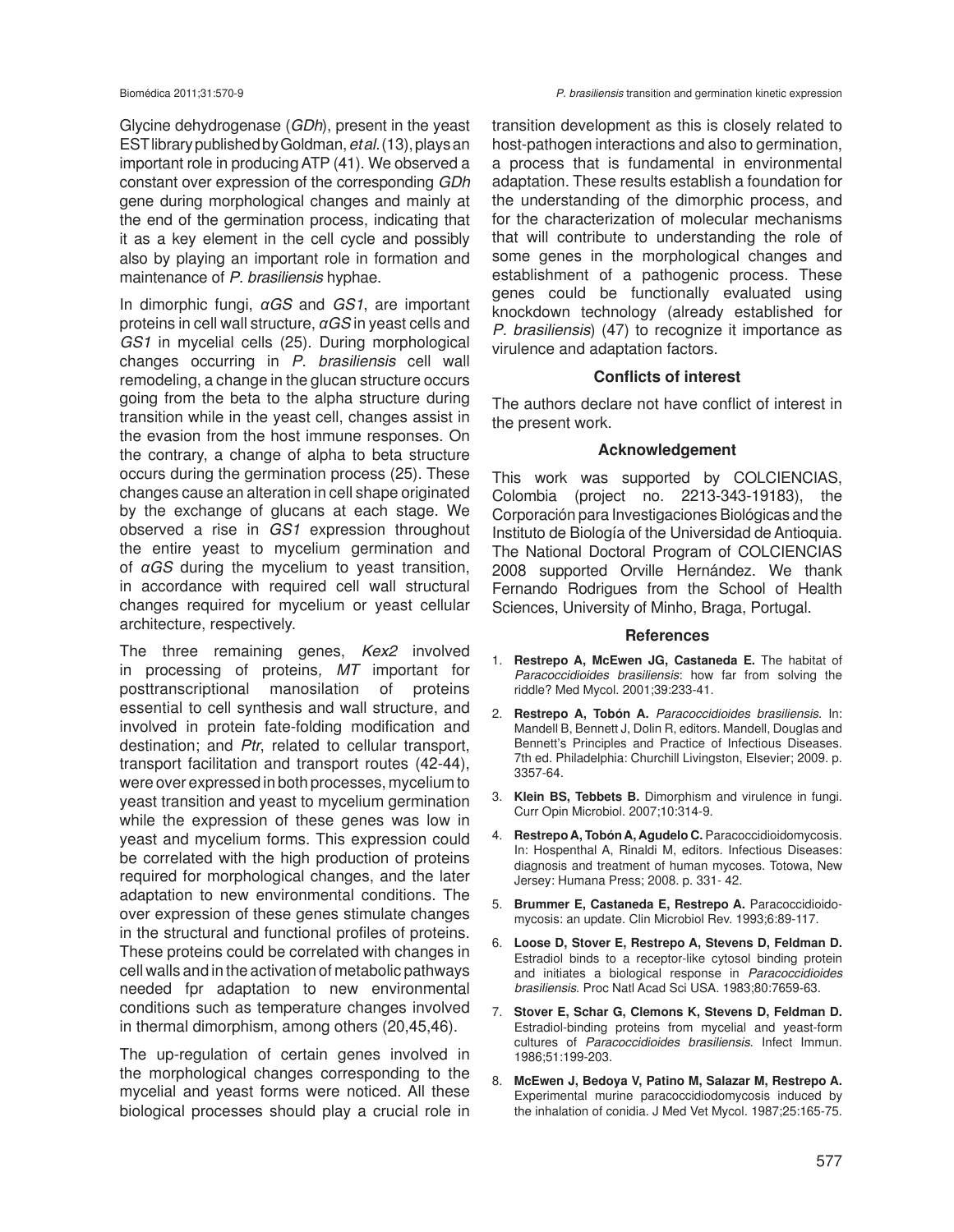Hernández O, Tamayo D, Torres I, *et al.*

- 9. **Bagagli E, Theodoro RC, Bosco SM, McEwen JG.** *Paracoccidioides brasiliensis*: phylogenetic and ecological aspects. Mycopathologia. 2008;165:197-207.
- 10. **Casadevall A, Steenbergen JN, Nosanchuk JD.** 'Ready made' virulence and 'dual use' virulence factors in pathogenic environmental fungi--the Cryptococcus neoformans paradigm. Curr Opin Microbiol. 2003; 6:332-7.
- 11. **Bastos KP, Bailao AM, Borges CL, Faria FP, Felipe MS, Silva MG,** *et al.* The transcriptome analysis of early morphogenesis in *Paracoccidioides brasiliensis* mycelium reveals novel and induced genes potentially associated to the dimorphic process. BMC microbiol. 2007;7:29.
- 12. **Nunes LR, Costa de Oliveira R, Leite DB, da Silva VS, dos Reis Marques E, da Silva Ferreira ME,** *et al***.** Transcriptome analysis of *Paracoccidioides brasiliensis* cells undergoing mycelium-to-yeast transition. Eukaryot Cell. 2005;4:2115-28.
- 13. **Goldman GH, dos Reis Marques E, Duarte Ribeiro DC, de Souza Bernardes LA, Quiapin AC, Vitorelli PM,** *et al***.** Expressed sequence tag analysis of the human pathogen *Paracoccidioides brasiliensis* yeast phase: identification of putative homologues of *Candida albicans* virulence and pathogenicity genes. Eukaryot Cell. 2003;2:34-48.
- 14. **Garcia AM, Hernandez O, Aristizabal BH, De Souza Bernardes LA, Puccia R, Naranjo TW,** *et al***.** Gene expression analysis of *Paracoccidioides brasiliensis* transition from conidium to yeast cell. Med Mycol. 2010;48:147-54.
- 15. **Queiroz-Telles F.** *Paracoccidioides brasiliensis*: Ultrastructural findings. In: Franco M, Restrepo A, Del Negro G, editors. Paracoccidioidomycosis. Boca Raton, FL.: CRC Press; 1994. p. 27-48.
- 16. **Ramirez Martinez J.** *Paracoccidioides brasiliensis*: conversion of yeastlike forms into mycelia in submerged culture. J Bacteriol. 1971;105:523-6.
- 17. **Restrepo BI, McEwen JG, Salazar ME, Restrepo A.** Morphological development of the conidia produced by *Paracoccidioides brasiliensis* mycelial form. J Med Vet Mycol. 1986;24:337-9.
- 18. **Garcia AM, Hernandez O, Aristizabal BH, Cano LE, Restrepo A, McEwen JG.** Identification of genes associated with germination of conidia to form mycelia in the fungus *Paracoccidioides brasiliensis*. Biomedica. 2009;29:403-12.
- 19. **Torres FA, Vilaca R, Pepe De Moraes LM, Reis VC, Felipe MS.** Expression of a kexin-like gene from the human pathogenic fungus *Paracoccidioides brasiliensis* in *Saccharomyces cerevisiae*. Med Mycol. 2008;46:385-8.
- 20. **Venancio EJ, Daher BS, Andrade RV, Soares CM, Pereira IS, Felipe MS.** The *kex2* gene from the dimorphic and human pathogenic fungus *Paracoccidioides brasiliensis*. Yeast. 2002;19:1221-31.
- 21. **Venancio EJ, Kyaw CM, Mello CV, Silva SP, Soares CM, Felipe MS,** *et al.* Identification of differentially expressed transcripts in the human pathogenic fungus *Paracoccidioides brasiliensis* by differential display. Med Mycol. 2002;40:45-51.
- 22. **Enderlin CS, Selitrennikoff CP.** Cloning and characterization of a *Neurospora crassa* gene required for (1,3) beta-glucan

synthase activity and cell wall formation. Proc Natl Acad Sci USA. 1994;91:9500-4.

- 23. **Rappleye CA, Eissenberg LG, Goldman WE.** *Histoplasma capsulatum* alpha-(1,3)-glucan blocks innate immune recognition by the beta-glucan receptor. Proc Natl Acad Sci USA. 2007;104:1366-70.
- 24. **Rappleye CA, Engle JT, Goldman WE.** RNA interference in *Histoplasma capsulatum* demonstrates a role for alpha- (1,3)-glucan in virulence. Mol Microbiol. 2004;53:153-65.
- 25. **Sorais F, Barreto L, Leal JA, Bernabe M, San-Blas G, Nino-Vega GA.** Cell wall glucan synthases and GTPases in *Paracoccidioides brasiliensis*. Med Mycol. 2010;48:35-47.
- 26. **Van Aken O, Giraud E, Clifton R, Whelan J.** Alternative oxidase: a target and regulator of stress responses. Physiol Plant. 2009;137:354-61.
- 27. **Restrepo A, Jimenez B.** Growth of *Paracoccidioides brasiliensis* yeast phase in a chemically defined culture medium. J Clin Microbiol. 1980;12:279-81.
- 28. **Calich VL, Kipsnis TL, Mariano M, Fava Neto C, Da Silva D.** The activation of the complement system by *Paracoccidioidis brasiliensis* in vitro: Its opsonic efect and possible significance for an in vivo model of infection. Clin Immunol Immunopathol. 1979;12:20-30.
- 29. **Livak KJ, Schmittgen TD.** Analysis of relative gene expression data using real-time quantitative PCR and the 2(-Delta Delta C(T)) Method. Methods. 2001;25:402-8.
- 30. **Jakob U, Buchner J.** Assisting spontaneity: the role of Hsp90 and small Hsps as molecular chaperones. Trends Biochem Sci. 1994;19:205-11.
- 31. **Lindquist S, Craig EA.** The heat-shock proteins. Annu Rev Genet. 1988;22:631-77.
- 32. **Nadeau K, Das A, Walsh CT.** Hsp90 chaperonins possess ATPase activity and bind heat shock transcription factors and peptidyl prolyl isomerases. The Journal of biological chemistry. 1993;268:1479-87.
- 33. **Felipe MS, Andrade RV, Petrofeza SS, Maranhao AQ, Torres FA, Albuquerque P,** *et al***.** Transcriptome characterization of the dimorphic and pathogenic fungus *Paracoccidioides brasiliensis* by EST analysis. Yeast. 2003;20:263-71.
- 34. **Nicola AM, Andrade RV, Dantas AS, Andrade PA, Arraes FB, Fernandes L,** *et al***.** The stress responsive and morphologically regulated *hsp90* gene from *Paracoccidioides brasiliensis* is essential to cell viability. BMC Microbiol. 2008;8:158.
- 35. **Shapiro RS, Uppuluri P, Zaas AK, Collins C, Senn H, Perfect JR,** *et al***.** Hsp90 orchestrates temperaturedependent *Candida albicans* morphogenesis via Ras1-PKA signaling. Curr Biol. 2009;19:621-9.
- 36. **Parente JA, Borges CL, Bailao AM, Felipe MS, Pereira M, de Almeida Soares CM.** Comparison of transcription of multiple genes during mycelia transition to yeast cells of *Paracoccidioides brasiliensis* reveals insights to fungal differentiation and pathogenesis. Mycopathologia. 2008;165:259-73.
- 37. **Gessler NN, Aver'yanov AA, Belozerskaya TA.** Reactive oxygen species in regulation of fungal development. Biochemistry (Mosc). 2007;72:1091-109.